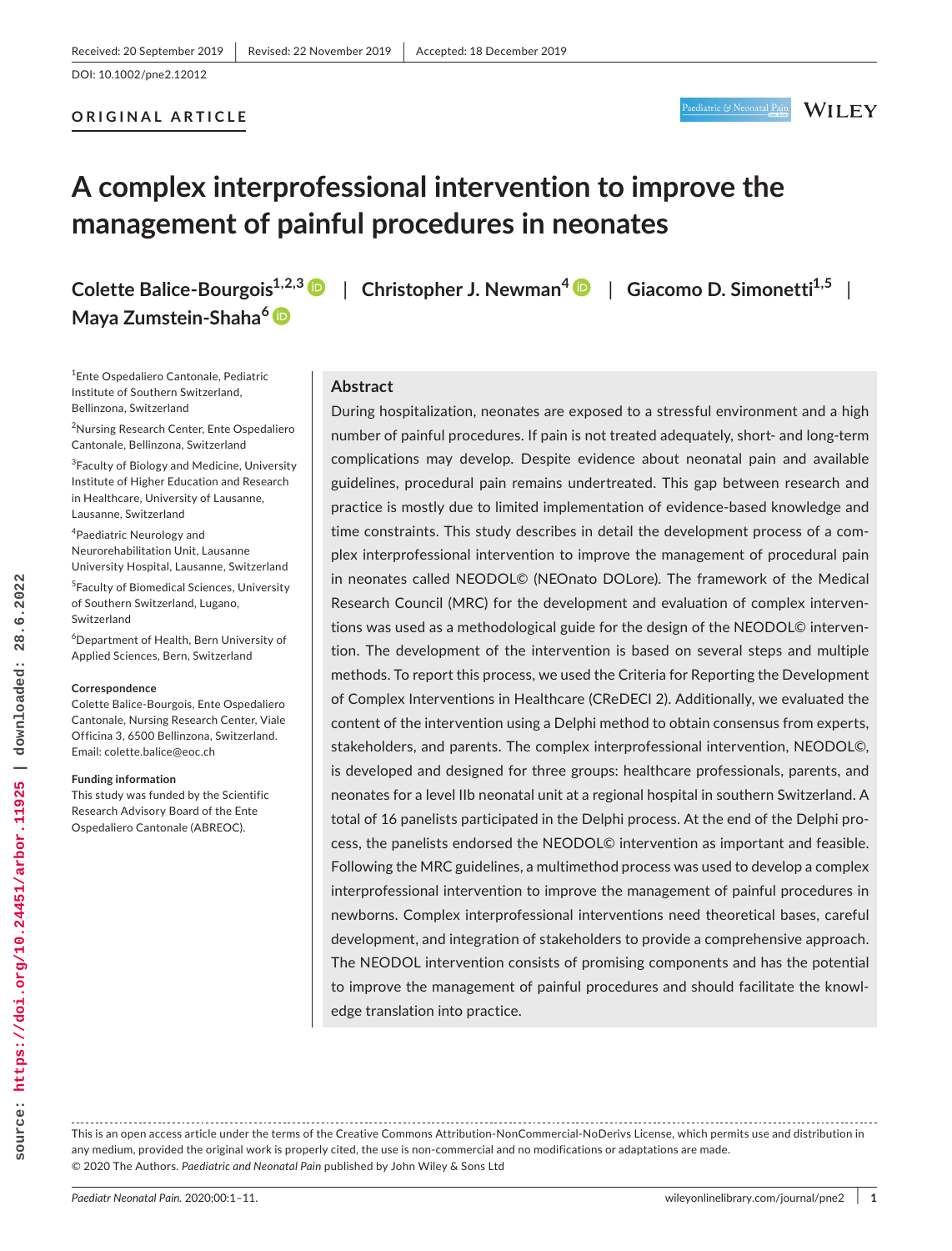#### **KEYWORDS**

bundle of care, complex interventions, interprofessional relations, knowledge translation, neonate, procedural pain

# **1** | **BACKGROUND**

The evolution of neonatal intensive care has led to an increase in premature survival. In Switzerland, in 2017, births at less than 37 weeks' gestation represented 7% of all births. Newborns hospitalized in neonatal care are exposed to a stressful environment (noise, light) $1$ and to many painful procedures such as capillary sampling.<sup>2,3</sup> It has been shown that during the first 14 days of life, newborns undergo an average of 7.5-17.3 procedures per neonate per day.<sup>4-6</sup> If pain is not adequately treated, short- and long-term complications may develop, particularly in premature infants, and may be associated with abnormal brain development such as changes in brain microstructure and function, stress systems, and neurodevelopment.<sup>5,7-10</sup> Parental involvement as well as developmental or environmental care can protect the neonate's brain and are described to reduce stress.<sup>11-14</sup> Many systematic reviews<sup>15-17</sup> and guidelines<sup>18-20</sup> have been developed and recommend good practices in neonatal analgesia. Many nonpharmacological or pharmacological interventions have proven their effectiveness.<sup>15-17</sup> Despite many efforts in recent years to improve the management of painful procedures, the frequency of procedures remains high and the use of analgesia is not yet routinely practiced.2,3,21-23 Often, guidelines or adequate interventions are not implemented systematically and regularly.24,25 Newborns in neonatal units continue to be exposed to procedural pain. This shows that there is still a gap between recommendations and practice. $26$ Knowledge transfer among health professionals remains complex and difficult. Cultural, clinical, and organizational factors are identified as barriers to the implementation of good practices.<sup>6</sup> In particular, the roles of context and environment as well as interprofessional collaboration associated with erroneous beliefs and attitudes about pain management present challenges.<sup>27,28</sup> Strategies for evidence implementation are primarily directed at health professionals such as the introduction of a nurse pain champion or training of health professionals on pain management, thereby forgetting the parents who are key stakeholders.<sup>26</sup> The involvement of parents is recommended to improve outcomes of interventions.<sup>22,23,29</sup> This implies finding solutions to improve knowledge translation along with parent involvement to eventually improve the management of painful procedures.<sup>30</sup>

Implementing research findings requires multiple approaches at different levels. Craig's Social Communication Model of Pain<sup>31,32</sup> indicates that for pain management not only the person who suffers from pain but also his/her entourage (caregivers, parents) and environment as well as the respective interactions need to be considered. In order to facilitate the transfer of research results into practice, complex interventions as proposed by the Medical Research Council (MRC) guidelines should be considered. $33$  Complex interventions contain a variety of types of interventions or components that interact. They are widely used in health sciences because they can improve patient health outcomes.<sup>34</sup> Therefore, a complex interprofessional intervention may significantly improve pain management. The purpose of this study was to develop a complex interprofessional intervention to improve the management of painful neonatal procedures that includes all partners, that is, health professionals, parents, and neonates, for a level IIb neonatal unit at a regional hospital in Southern Switzerland. This paper describes the development process of this intervention in detail, involving the MRC guideline, to allow for replication.

## **2** | **METHODS**

For the development of the intervention, the Medical Research Council (MRC) guideline on developing and evaluating complex interventions, revised in 2008, $34,35$  was employed. This procedure consists of three steps: identifying existing evidence, identifying and developing a theory, and modeling the process and outcomes. To report this process, we used the Criteria for Reporting the Development and Evaluation of Complex Interventions in Healthcare 2 (CReDECI 2) guidelines for transparent and comprehensive reporting of complex interventions.<sup>36,37</sup> These criteria are also enhanced by specific elements proposed by Bleijenberg et al.<sup>38</sup> These elements—namely problem identification and definition, identification of beneficiaries' and providers' needs, review of current practices and context, and design of interventions—enriched the development phase of the MRC framework and, thus, improved the chances of success and relevance to clinical practice.<sup>38</sup>

Additionally, we evaluated the content of the intervention using a Delphi method to obtain consensus from experts, stakeholders, and parents.<sup>39,40</sup> The content of the intervention will be described in the results section. Then, the choices made for the design of the intervention will be briefly described. Figure 1 depicts the flow of study.

## **2.1** | **Identifying existing evidence**

In order to identify relevant and existing evidence,  $34,35$  a systematic review of guidelines on procedural pain management in neonates was carried out.<sup>41</sup> This systematic review aimed at determining the quality of existing guidelines on the management of procedural pain in neonates and at summarizing the recommendations provided by these guidelines. Among others, it was elicited that procedural pain management in neonates needs to involve not only healthcare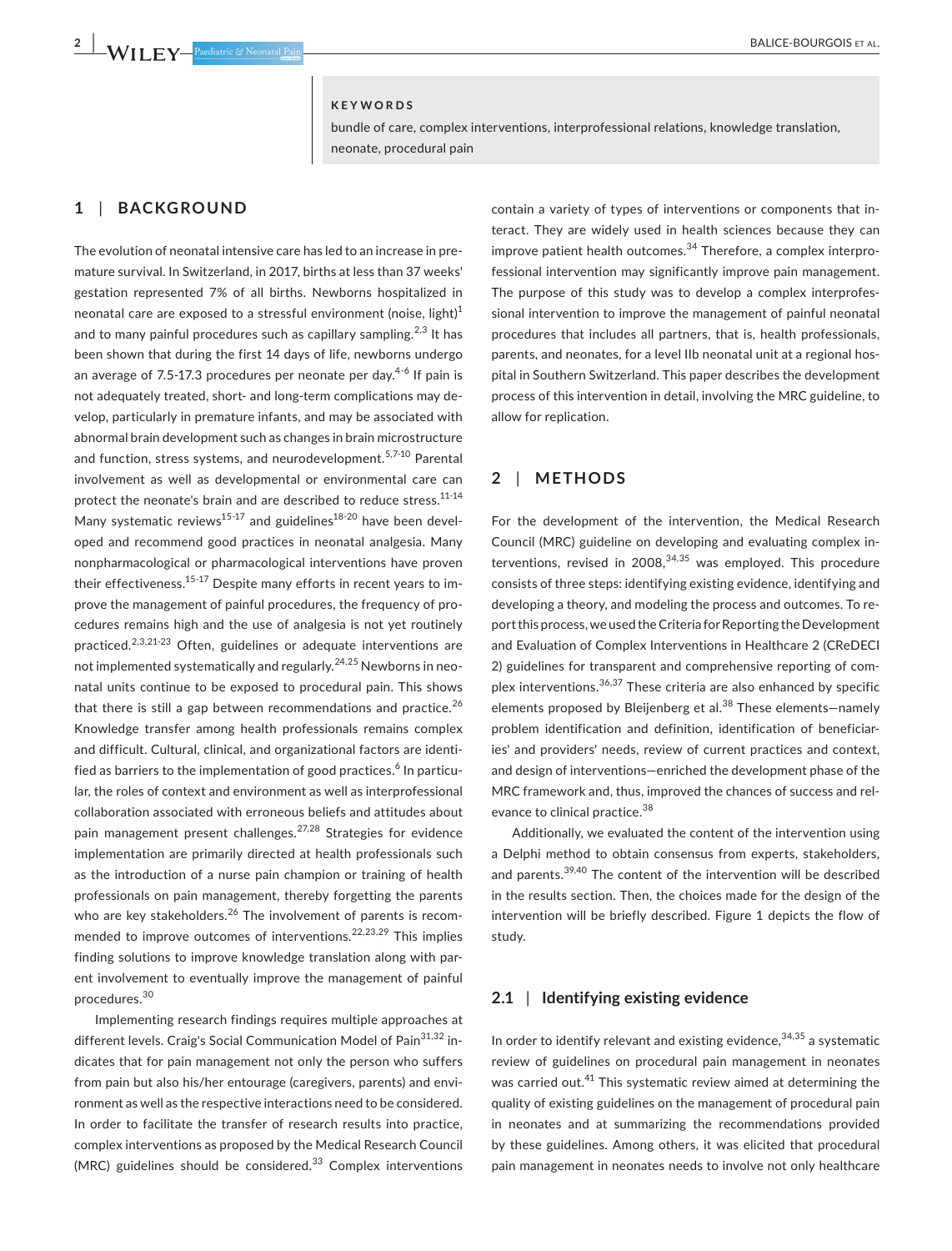

**FIGURE 1** Flow of study (adapted from Ettema<sup>80</sup>)

professionals, but also the parents. Subsequently, we compiled all the recommendations to improve pain management in such procedures. The results served as an evidence-based starting point for the development of the intervention.

# **2.2** | **Identifying and developing a theory**

The identification of the theory that underpins the intervention is essential.<sup>42</sup> In order to determine the rationale for a complex intervention, elements that may interact with pain management in newborns were identified in the literature. First, Craig's Social Communication Model of Pain conceptual framework $31,32$  provided a holistic view of pain and a detailed framework for understanding the complex interactions of biological, psychological, and social factors as well as interpersonal and intrapersonal variables (Appendix S1). Second, the bundle of care approach shows that a small set of evidence-based interventions, when implemented together, will yield better results than when implemented individually.<sup>43-45</sup> There is growing evidence for the benefits of care bundles in improving the application of evidence in practice in a variety of areas.<sup>46-49</sup> Indeed, some studies show the benefits of combining the use of different nonpharmacological interventions.<sup>50,51</sup> In contrast, most studies describing pain management methods generally focus on a single element and therefore do not identify the interactions between the different elements that could have an impact on the management of painful procedures. Third, the interprofessional approach  $52,53$  that integrates the knowledge, skills, and expertise of different professionals, as well as the experience and needs of parents, is essential to improve pain management. These approaches all provide valuable

elements of theoretical understanding that could be included in a complex intervention.<sup>37</sup>

# **2.3** | **Modeled process and outcomes**

In this third step, it is necessary to understand the intervention and its likely effects: (a) describe all the components of the intervention; (b) illustrate the interactions between the different components; and (c) consider the characteristics of the context.<sup>34,37</sup> First, to define the components of the intervention, we combined the recommendations identified in the systematic review of the guidelines with the elements of the Craig's Social Communication Model of Pain.<sup>31,32</sup> This first draft of the intervention was produced by the first author (CBB) and subdivided the intervention into three targets to be taken into account in order to improve the management of painful procedures, that is, newborns, parents, and health professionals. Then, this intervention was discussed, improved, and validated by the other authors (CJN, GDS, and MZS). Second, to illustrate the interactions between the different components, we relied on the social communication model of pain $31,32$  in which the focus is on interactions between the child and the people who care for him or her (parents and health professionals). The process is dynamic because each component of the model has an impact on the others. This is particularly important in the case of the newborn, who is particularly vulnerable because it depends on the judgments and measures taken by adults.<sup>54</sup> Third, we studied the characteristics of the context, that is, the care unit for which the intervention is being developed. Information about the implementation context and providers offered essential information to optimize the intervention. For this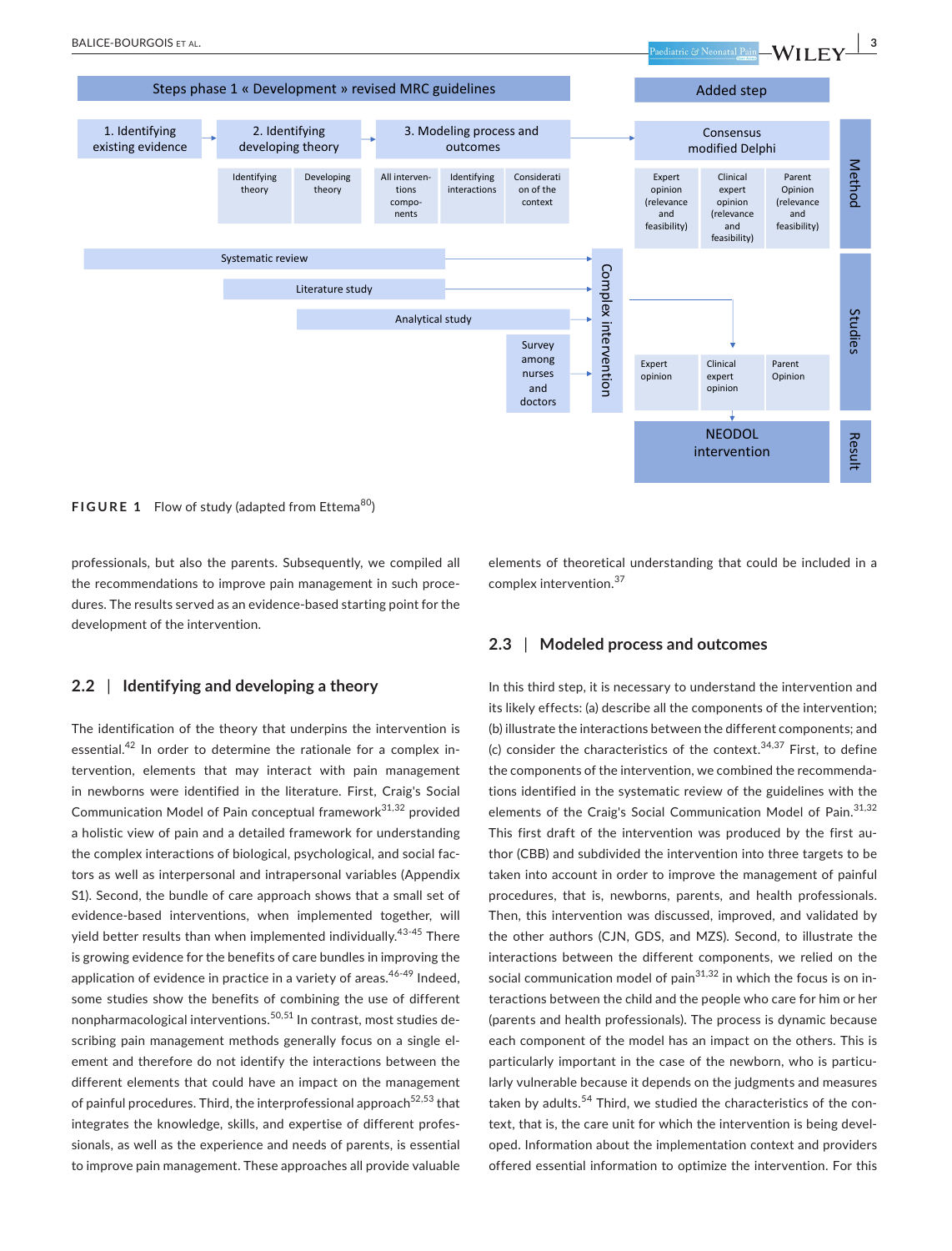purpose, all professionals (ie, nurses and physicians) of the level IIb unit were surveyed concerning their knowledge on and attitudes toward painful procedures, interprofessional collaboration, and demographic information. To determine knowledge and attitudes of physicians and nurses regarding pain management in neonates, the questionnaire by Akuma and Jordan<sup>55</sup> was employed. This questionnaire comprises four gestational age categories and seven painful procedures. We included another four painful procedures (ie, eye control, CPAP prongs insertion/reinsertion, insertion of a nasogastric tube, and removal of a tape). In addition, the Akuma and Jordan questionnaire includes eight open-ended questions and 24 fixedchoice questions formatted as numeric analogue scales (ranging from 0, no pain, to 10, worst pain) or as Likert-type response categories (true/false; less than/same/more than; never/rarely/often/ often/usually/always). The questionnaire was translated and validated according to Wild.<sup>55</sup> The second questionnaire "Assessment of Interprofessional Team Collaboration Scale" (AICTS-II) was used to assess the level of interprofessional collaboration.<sup>56</sup> The original version of this questionnaire was developed in 2012 by Orchard et al $57$ and updated into a shorter version in 2018. $56$  The Italian version of AICTS-II was used for this study.<sup>58</sup> The questionnaire consists of 23 items that are arranged into three domains to measure partnership (8 items), cooperation (8 items), and coordination (7 items). Each item is rated using a 5-point Likert scale (from never = 1 to always = 5). The scores for the 3 domains were calculated by averaging the items in each domain, where values less than or equal to four indicate an inadequate perception of the domain. Socio-demographic information was also obtained. For both questionnaires, permission for use was obtained from the authors.<sup>56-58</sup>

## **2.4** | **Consensus**

A user-centered approach, composed of experts and an interdisciplinary team in direct contact with patients, can improve the feasibility, effectiveness, and efficiency of the intervention.<sup>38</sup> After completing the three stages of the development phase of the MRC model, we evaluated the content of the intervention from the point of view of the relevance of the different elements and of their feasibility in order to gain a consensus. To include important stakeholders, we conducted a 2-round electronic Delphi process. The Delphi panel included international pain experts (nurses and physicians), healthcare providers of the participating unit (nurses and physicians), and parents of neonates. Participants were contacted by email. Relevance and feasibility on the individual interventions were scored using a 9-point Likert scale, anchored by "highly inappropriate" (1-3), "uncertain" (4-6), and "highly appropriate" (7-9). Consensus was considered to be reached if at least 80% of panelists rated a statement as "highly appropriate".<sup>39</sup> Descriptive statistics were used for data analysis. Central tendencies (means, medians) and levels of dispersion (standard deviation and the interquartile range) were computed.<sup>39</sup> A Content Validity Index (CVI) was also calculated, with a minimum acceptable value of 0.80 for the I-CVI and 0.90 for the CVI average (Ave-CVI). We refer to the

CVI process only for the purpose of determining the importance of the components of the intervention through the opinion of experts.<sup>59</sup> The CVI is calculated as the number of experts giving a score of 3 or 4 (4-point Likert scale), divided by the number of experts. This is the proportion of those who agree on relevance. Usually, experts use a 4-point Likert scale. Since we use a 9-point scale, the variant of labeling is as follows 1-3 = *not relevant*, 4-5 = *somewhat relevant*, 6-7 = *quite relevant*, and 8-9 = *highly relevant*. 59

## **3** | **RESULTS**

#### **3.1** | **Identifying existing evidence**

The systematic review is reported elsewhere. $41$  In this systematic review, 17 guidelines were included, of which only 11 were identified as of high methodological quality. Analysis yielded a list of recommendations. Management of painful procedures in neonates must comprise nonpharmacological and pharmacological methods as well as the inclusion of parents, the training of professionals, and interprofessional collaboration. These recommendations therefore concern three target populations (ie, newborns, parents, and healthcare professionals) for whom different interventions are needed. Complex interventions are generally described as interventions that contain various components that interact.<sup>35</sup> In conclusion, a complex intervention, for three target groups comprising several interventions, may be more effective in preventing procedural pain in neonates.

## **3.2** | **Identifying and developing a theory**

To define the key components of our intervention, we drew on Craig's Social Communication Model of Pain. This model provides an overview of the interactions between the person suffering from pain (neonate) and the caregivers (ie, parents, professionals) in the respective social environment $31,32$  (Appendix S1). To enrich each key component of the complex intervention, the recommendations that had emerged from the systematic guideline review were employed. In addition, the literature on bundles of care and family-centered care was included, thereby obtaining more detailed views on potential interactions and implications of each component. Based on this literature, a bundle of care $43-45$  was developed to specifically address pain prevention in the newborn to improve implementation. Family-centered care literature was included to address parent support as well as interprofessional collaboration.<sup>60-62</sup>

#### **3.3** | **Modeled process and outcomes**

The purpose of modeling the complex intervention is to bring together all "active components" that are known to have an effect based on empirical evidence or theory.<sup>63</sup> Thus, the third phase was found to consist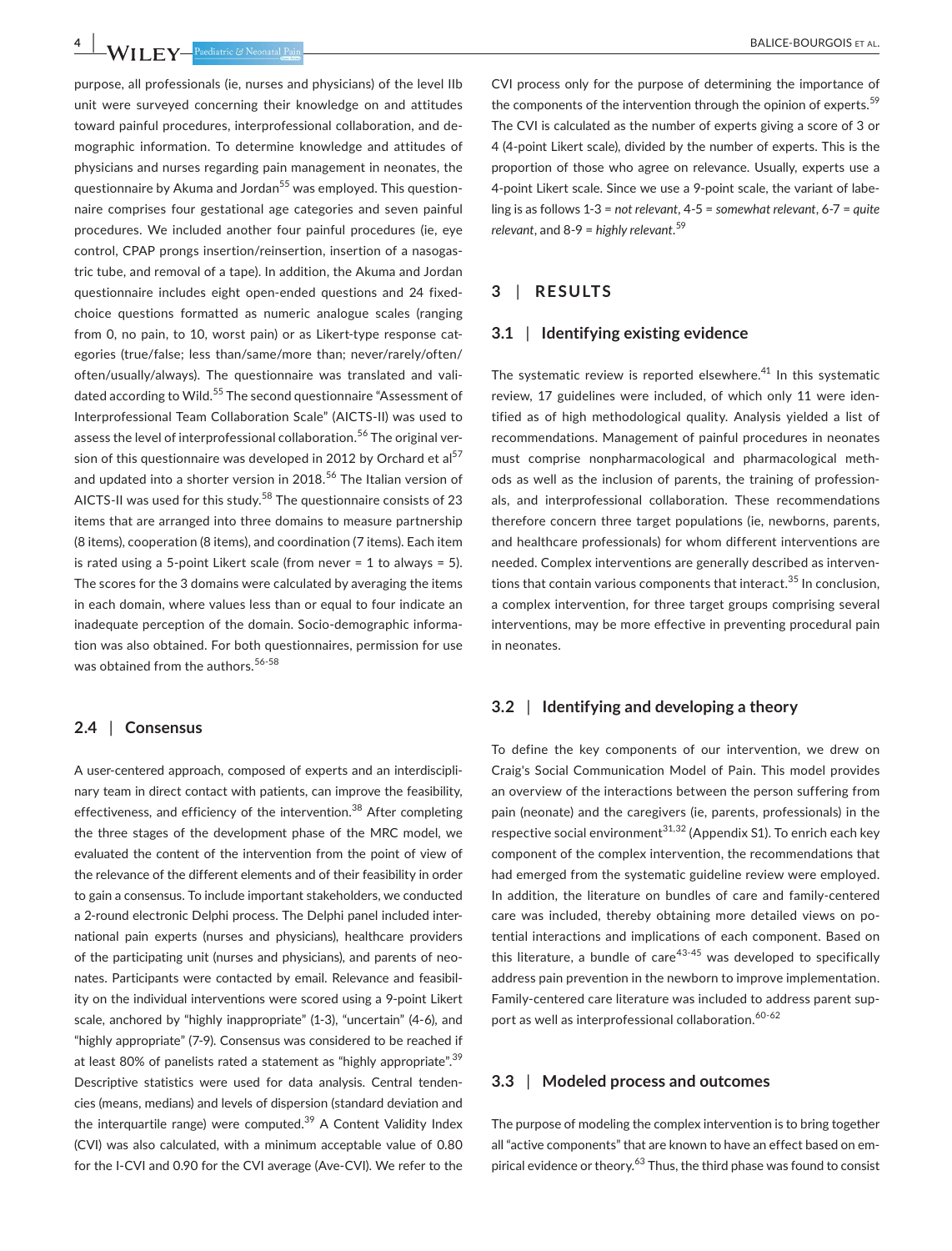of three substeps: description of all intervention components, illustration of interactions between different components, and consider the characteristics of context. First, the description of all the elements of the three components of the intervention is described in Table 1. For each component of the intervention, the purpose and description of the content, as well as the theoretical bases to which we have referred, are detailed. Second, different components of the intervention are planned to support and improve direct actions with the newborn during painful procedures. In particular, the professional and parental components are essential. The contribution of a nurse pain champion promoted the use of procedural pain evidence in practice and acted as a facilitator for the development of clinical knowledge and professional practices. The staff training program for nurses and physicians aimed to improve pain assessment and knowledge of nonpharmacological and pharmacological methods and to highlight the importance of parental presence. The content of the interprofessional training is based on the "IASP Interprofessional Pain Curriculum Outline" (International Association for the Study of Pain) $64$  and adapted to context as well as type of patients hospitalized in the level IIb unit. For support materials, the professionals received a pocket booklet with an overview of the elements of the complex intervention as well as the recommendations for procedural pain management. A parent information brochure was also developed based on Franck,<sup>60,65,66</sup> Harrison et al.<sup>67</sup> and Coughlin.<sup>68</sup> This brochure was also culturally adapted to the care context of a level IIb unit in a regional hospital in Italian-speaking region of Switzerland. Thanks to information from parents, collaboration between them and the multidisciplinary team can develop, and having received an information brochure with the different actions they can take to support their baby, parents can become more involved during painful procedures. These two components are therefore particularly relevant to facilitate the application of the bundle of care during

| <b>Components of the</b><br>NEODOL <sup>©</sup> intervention | Aims                                                                                       | <b>Description</b>                                                                                                                                                                                                                                                        | <b>Basis of rationale</b>                                                                                                                      |
|--------------------------------------------------------------|--------------------------------------------------------------------------------------------|---------------------------------------------------------------------------------------------------------------------------------------------------------------------------------------------------------------------------------------------------------------------------|------------------------------------------------------------------------------------------------------------------------------------------------|
| Health professionals                                         | Training of health professionals and<br>interprofessional collaboration                    | • Structured interprofessional education<br>program<br>• «Pain champion» in the unit<br>• Creation of a recommendation booklet<br>developed specifically for the care unit<br>• Creation of posters and reminders                                                         | • Craig's Social<br>Communication<br>Model of Pain <sup>31,32</sup><br>• Systematic review<br>of guidelines <sup>41</sup><br>IASP<br>$\bullet$ |
| Parents                                                      | Information for parents and involvement<br>during painful procedures                       | Information sheet for parents that informs<br>them about their child's procedural pain<br>during hospitalization in the neonatal unit<br>and how they can collaborate during painful<br>procedures                                                                        | Interprofessional<br><b>Pain Curriculum</b><br>Outline <sup>64</sup><br>Proven evidence<br>in other<br>studies <sup>22,83-86</sup>             |
| Newborns                                                     | Implementation of a plan for the<br>management of painful procedures<br>(bundle procedure) | • Bundle procedures that integrate all the<br>elements to be taken into account to<br>perform a painful procedure:<br>• Planning the procedure<br>• Collaboration and involvement of the family<br>• Environmental measures<br>• Pain assessment<br>• Choice of analgesia | • Family-centered<br>care theory 60-62<br>Bundle of care<br>literature 43,45,87                                                                |

• Documentation in the patient's record

|  | <b>TABLE 1</b> Components of the intervention |
|--|-----------------------------------------------|
|--|-----------------------------------------------|

a painful procedure. By better understanding how individual components are linked to outcomes and based on theoretical underpinnings, we can confirm the importance of a complex intervention that acts on all three target groups. Third, Interactions between context and intervention are generally considered important.<sup>42</sup> It is therefore crucial to adapt the intervention to the care unit. The study was conducted in a level IIb neonatal unit at a regional hospital in southern Switzerland. A total of 25 nurses and 21 doctors, which were 77% out of a total of 60 questionnaires distributed, responded to the knowledge and attitudes questionnaire.<sup>55</sup> Respondents generally have a good level of knowledge. There was agreement that neonates of any gestational age experience pain and need adequate analgesia. Intubation, lumbar puncture, and chest drain insertion were considered to be the most painful procedures, whereas insertion and reinsertion of CPAP prongs were considered to be the least. Both nurses and physicians reported that comfort measures and analgesics are underutilized for various painful procedures at all gestational ages for various reasons such as lack of time or lack of staff. Differences exist between physicians and nurses. 24% of participants provided suggestions for improvement and cited staff training, parent information, and the development of protocols for the care unit among others. Interprofessional education for physicians and nurses, pocket booklets with protocols as well as parental involvement, awareness, and information were identified as being of high importance. For the interprofessional collaboration questionnaire, $56$  the result shows that a shift toward better collaboration between physicians and nurses as well as between parents and healthcare professionals is needed. All this information must be taken into account in the modeling of the complex intervention. As described in the flow of NEODOL© intervention (Figure 2), the first two parts of our intervention, that is, professionals and parents, are therefore based on interventions that will act in the longer term. The third part,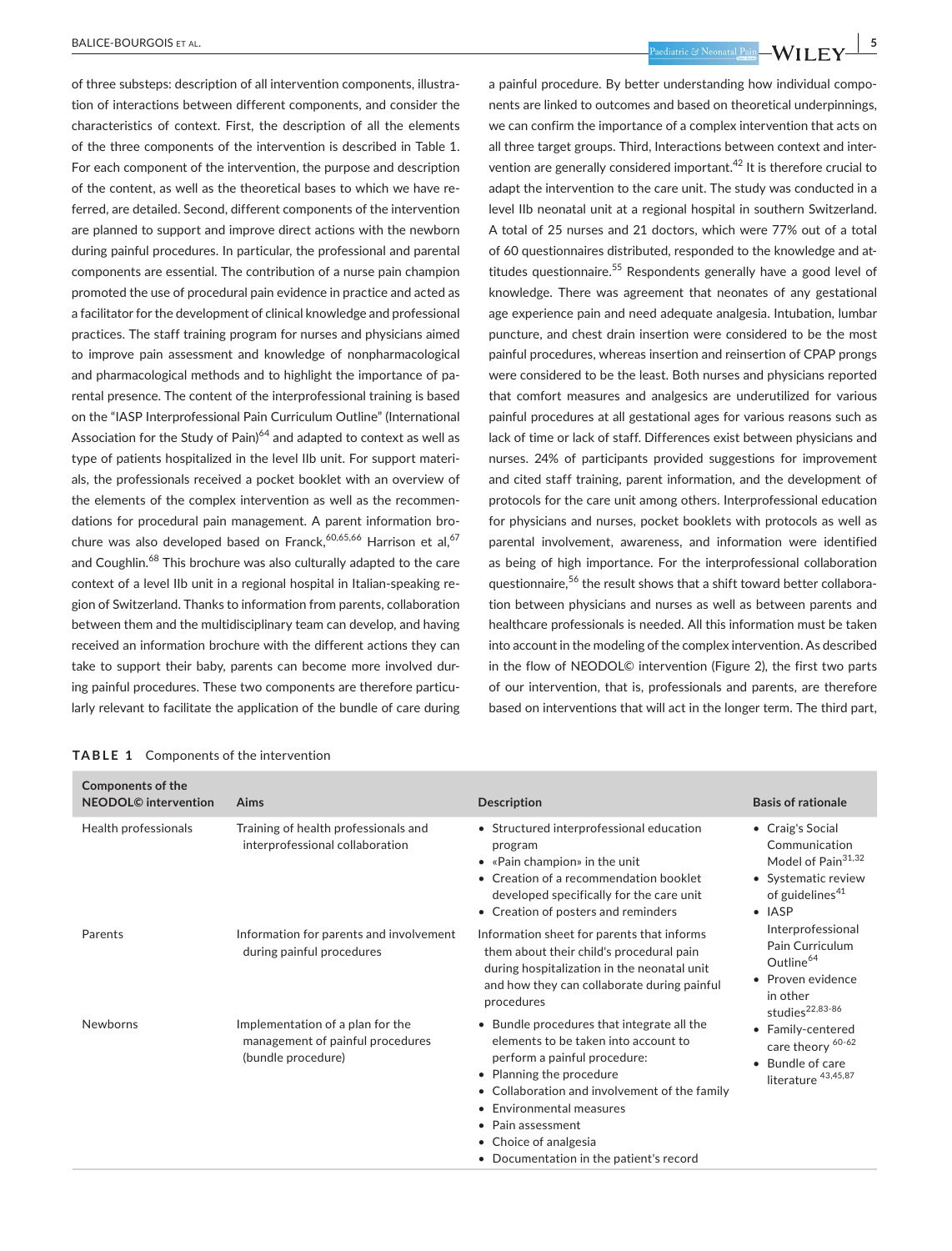#### **FIGURE 2** Flow of the NEODOL© intervention

**PART 1: Health professionals** 

- Structured interprofessional education program (3 h)  $\bullet$
- Nurse pain champion
- Booklet with recommendations and protocols
- Reminders

**PART 2: Parents** 

General information with brochure : Information sheet for parents that informs them about procedural pain during hospitalization in the neonatal unit and how they can collaborate during these painful procedures

#### PART 3: Newborn

• Bundle of care: preventive measures for each procedure



that is, the one dedicated to newborns, is more oriented toward immediate interventions that should be applied during each painful procedure. However, the implementation of these recommendations will be strongly linked to the first two steps. Our intervention therefore respects a logical flow with planned activities that will have an impact on the outcomes.

## **3.4** | **Consensus**

As part of the validation of the development of this complex intervention, experts, providers, and users were consulted and a Delphi study was conducted. Purposive sampling was used to constitute an interdisciplinary panel of stakeholders ( $N = 18$ ), including international pain experts ( $n = 7$ ), healthcare providers of the participating unit ( $n = 7$ ), and parents of neonates ( $n = 4$ ). International pain experts were identified by the lead author by virtue of their professional role or clinical and/or academic expertise. The Delphi panelists completed two rounds. For the first round, a structured questionnaire was used. During the first round, 88% (N = 16) of the questionnaires was completed, and during the second round also.

After the first round, the panelist group agreed on the relevance of the intervention (panel median = 8.3) and on the feasibility of the intervention (panel median 7.8). Panelists clearly identified the validity of the content of the intervention for relevance (S-CVI/average = 99.03) and for feasibility (S-CVI/average = 94.21; Table 2). All the items obtain a high consensus both for relevance and for feasibility. Only the item "parent involvement" obtains a moderate consensus for feasibility. This can be explained by the panelists' comments because it is an item that is more difficult to implement depending on the emergency of the procedure, the parents' availability, or their choice to be present or not. Although panelists also had the opportunity to suggest new items, none were suggested after the first round. Only suggestions for the implementation in practice concerning two items were proposed. These comments from panelists were incorporated into the intervention. In round 2, the revised intervention was submitted for approval. A high level of consensus (99%) was reached. In conclusion, after two rounds, the panelists endorsed the NEODOL© intervention as important as well as feasible. Conducting this Delphi study was key to include important stakeholders in its development. This was an important additional step in testing this intervention.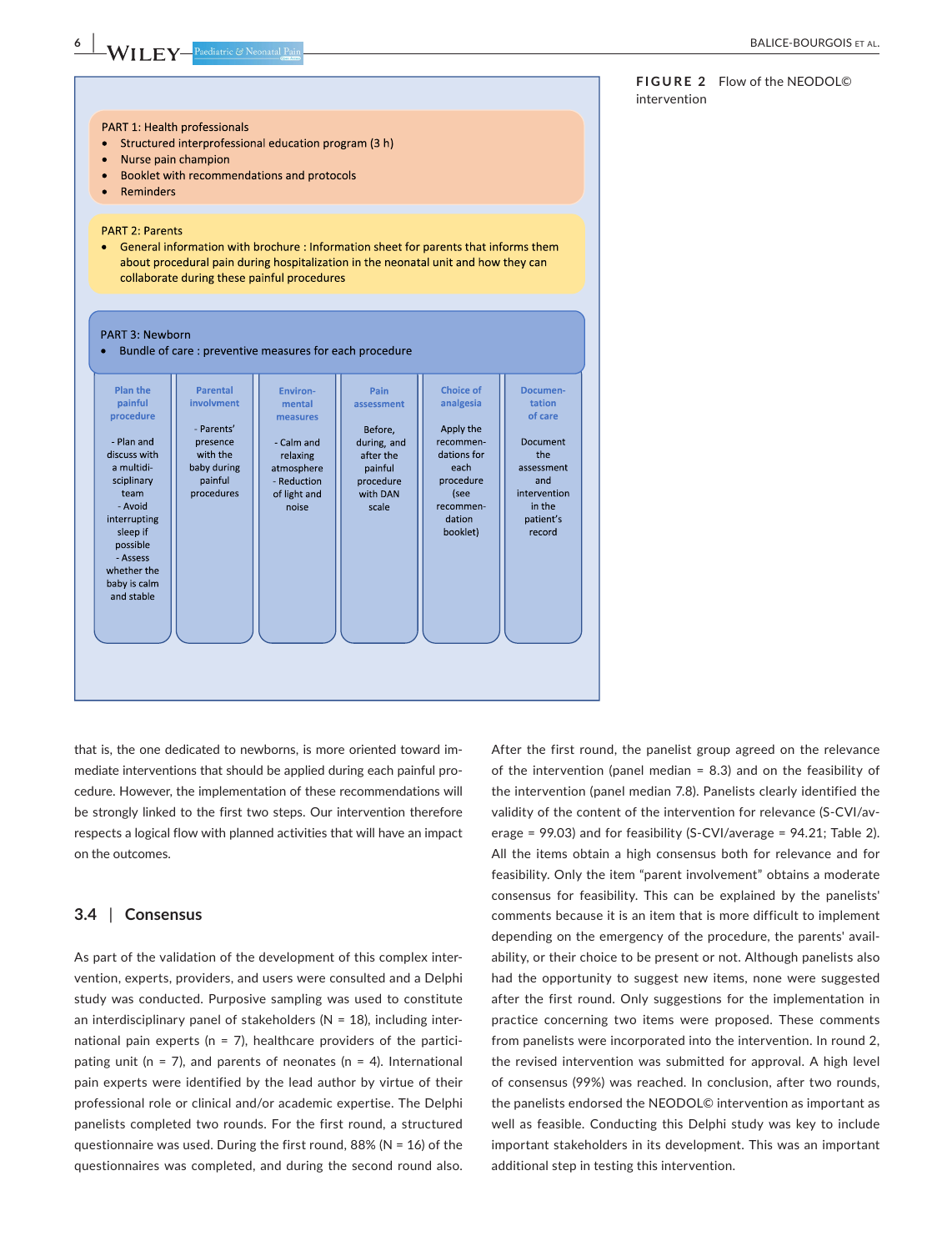## **TABLE 2** Delphi results

|                                                             | Round 1 |                     |           |                |                   |
|-------------------------------------------------------------|---------|---------------------|-----------|----------------|-------------------|
| Items                                                       | Mean    | Median <sup>a</sup> | <b>SD</b> | <b>IQR</b>     | <b>CVI</b>        |
| Relevance                                                   |         |                     |           |                |                   |
| Global relevance                                            | 8.25    | 8                   | 0.77      | $\mathbf{1}$   | $\mathbf{1}$      |
| Health professionals                                        |         |                     |           |                |                   |
| Structured interprofessional education program <sup>b</sup> | 8.37    | 8.5                 | 0.72      | $\mathbf{1}$   | $\mathbf{1}$      |
| Nurse pain champion <sup>b</sup>                            | 8.5     | 8.5                 | 0.52      | $\mathbf{1}$   | $\mathbf{1}$      |
| Booklet with recommendations and protocols <sup>b</sup>     | 8.44    | 9                   | 0.73      | $\mathbf{1}$   | $\mathbf{1}$      |
| Reminders <sup>b</sup>                                      | 7.88    | 8                   | 1.09      | $\overline{2}$ | $\mathbf{1}$      |
| Parents                                                     |         |                     |           |                |                   |
| Information sheets <sup>b</sup>                             | 8.25    | 8.5                 | 1.06      | $\mathbf{1}$   | 0.94              |
| Newborn                                                     |         |                     |           |                |                   |
| Bundle of care procedure <sup>b</sup>                       | 8       | 8                   | 1.21      | 1.25           | 0.94              |
| Plan the painful procedure <sup>b</sup>                     | 8.25    | 8                   | 0.86      | $\mathbf{1}$   | $\mathbf{1}$      |
| Parental involvement <sup>b</sup>                           | 8.06    | 8                   | 0.99      | $\mathbf{1}$   | $\mathbf{1}$      |
| Environmental measures <sup>b</sup>                         | 8.25    | 8.5                 | 0.86      | 1.25           | $\mathbf{1}$      |
| Pain assessment with DAN Scale <sup>b</sup>                 | 8.25    | 8                   | 0.77      | $\mathbf{1}$   | $\mathbf{1}$      |
| Choice of analgesiab                                        | 8.44    | 8.5                 | 0.63      | $\mathbf{1}$   | $\mathbf{1}$      |
| Documentation of care <sup>b</sup>                          | 8.44    | 8.5                 | 0.63      | $\mathbf{1}$   | $\mathbf{1}$      |
| Total (mean)                                                | 8.26    | 8.31                | 0.83      | 1.12           | 0.99 <sup>d</sup> |
| Feasibility                                                 |         |                     |           |                |                   |
| Global feasibility                                          | 7.5     | 7.5                 | 0.89      | $\mathbf{1}$   | $\mathbf{1}$      |
| Health professionals                                        |         |                     |           |                |                   |
| Structured interprofessional education program <sup>b</sup> | 7.5     | 7.5                 | 1.09      | $\mathbf{1}$   | 0.94              |
| Nurse pain champion <sup>b</sup>                            | 7.75    | 8                   | 1.24      | $\overline{2}$ | 0.94              |
| Booklet with recommendations and protocols <sup>b</sup>     | 8.25    | 8.5                 | 0.86      | 1.25           | $\mathbf{1}$      |
| Reminders <sup>b</sup>                                      | 7.87    | 8                   | 1.02      | $\overline{2}$ | $\mathbf{1}$      |
| Parents                                                     |         |                     |           |                |                   |
| Information sheetsb                                         | 8.12    | 8.5                 | 1.15      | 1.25           | 0.94              |
| Newborn                                                     |         |                     |           |                |                   |
| Bundle of care procedure <sup>b</sup>                       | 7.44    | 8                   | 1.21      | 1.25           | 0.94              |
| Plan the painful procedure <sup>b</sup>                     | 7.12    | $\overline{7}$      | 1.36      | $1\,$          | 0.94              |
| Parental involvement <sup>c</sup>                           | 6.87    | 7                   | 1.45      | $\overline{2}$ | 0.81              |
| Environmental measures <sup>b</sup>                         |         | $\,8\,$             | 1.37      | $1.5\,$        | 0.87              |
| Pain assessment with DAN Scale <sup>b</sup>                 |         | $\,8\,$             | 1.41      | 2.25           | 0.87              |
| Choice of analgesia <sup>b</sup>                            | 8.06    | 8                   | 0.77      | 1.25           | $\mathbf{1}$      |
| Documentation of care <sup>b</sup>                          | 7.81    | $\,8\,$             | 0.99      | 1.25           | $\mathbf{1}$      |
| Total (mean)                                                | 7.63    | 7.85                | 1.14      | 1.46           | 0.94 <sup>d</sup> |

<sup>a</sup>1-9 rating scale used.

<sup>b</sup>High consensus.

c Moderate consensus.

<sup>d</sup>Average I-CVI.

# **4** | **DISCUSSION**

In this study, a complex interprofessional intervention called NEODOL© was developed to improve the management of procedural pain in newborns. The intervention was developed for a neonatal unit level IIb at a regional hospital in southern Switzerland.<sup>69</sup> The revised MRC guidelines (2008) were followed as a methodological guide for the development. To optimize the reporting of intervention development, we used the CReDECI 2 guideline<sup>37</sup> enhanced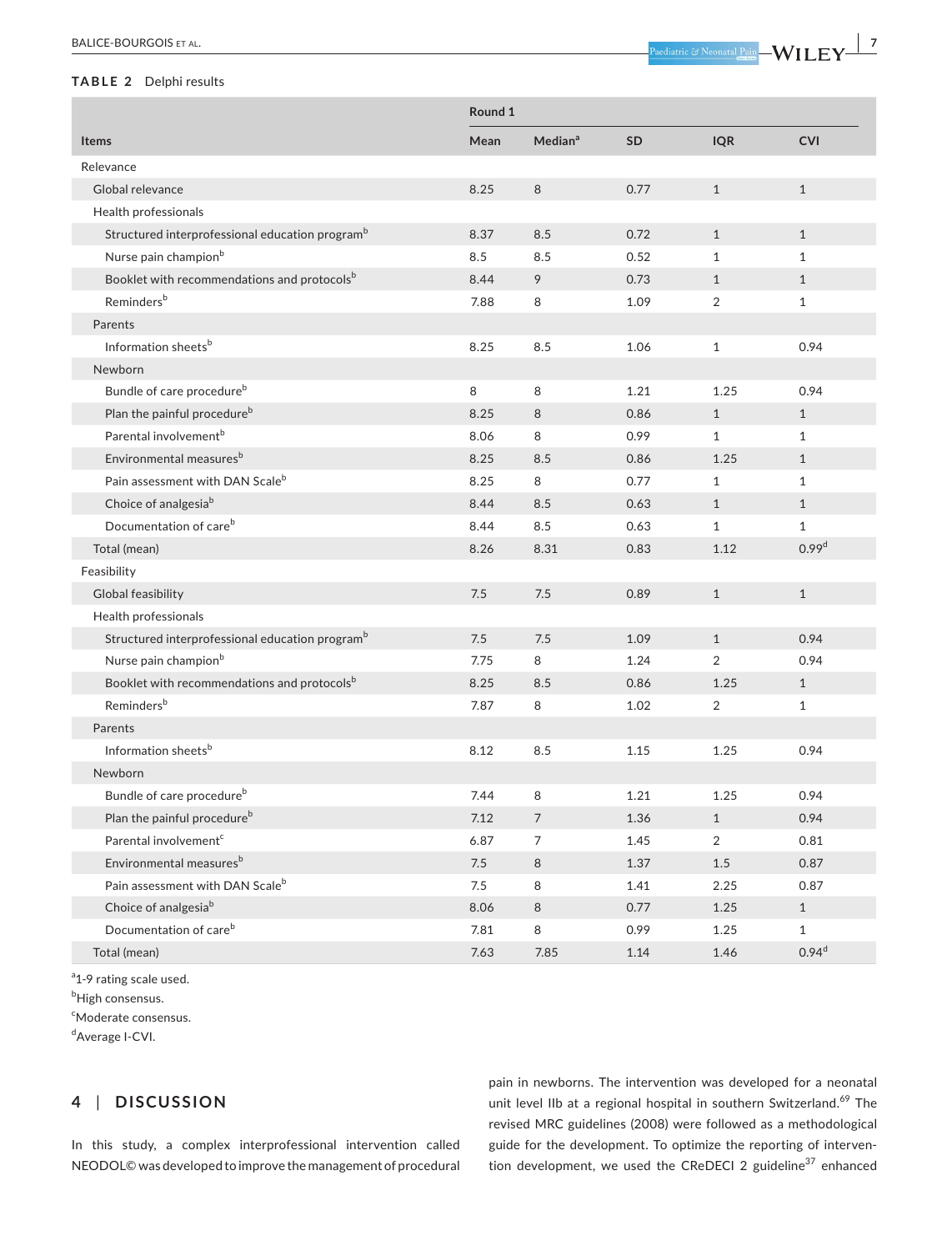by essential elements proposed by Bleijenberg et al (2018) to improve adequacy with clinical practice and context. The MRC guideline is widely used for the development of complex interventions.  $33$ However, our approach of combining the MRC guideline with elements identified by Bleijenberg et al (2018) and the CReDECI 2 facilitated intervention development. This combination has allowed us to obtain more details on the MRC development phase for which we identified the three main steps.

To further strengthen the development of the intervention, we used a step-by-step approach combining the synthesis of knowledge gathered from different methods: a systematic review of guidelines, a literature review, and questionnaires, and then added an additional step by consulting international experts, health professionals in the care unit, and parents to assess relevance and feasibility. This modeling of the intervention within the multidisciplinary team, taking into account the opinions of parents and caregivers, is likely to increase the applicability of the intervention in practice.<sup>38</sup> The understanding of the context at different levels, of the target audience, of existing practices, etc, also helps to guide the implementation and knowledge translation.<sup>70,71</sup> Research implementation is influenced by various elements. $72,73$ By drawing on Craig's Social Communication Model of Pain,<sup>32</sup> we were able to identify the important interactions between the person suffering from pain, the caregivers, and the context. For our purpose, we determined that the caregivers included both family members and healthcare professionals. Interestingly, the Craig's Social Communication Model of Pain is rarely used in practice.

This can be considered as another strength of our intervention that adopts a new approach to evidence translation in practice, taking into account the characteristics of the key stakeholders, namely the newborn, parents, and health professionals.

Interprofessional collaboration frequently remains limited to the healthcare professionals.<sup>74</sup> Parents are rarely considered to be part of the interprofessional collaboration.<sup>75,76</sup> However, the Canadian Interprofessional Health Collaborative (CIHC)<sup>77</sup> and Swiss Academy of Medical Sciences (SAMS)<sup>78</sup> definitions include the patient and family as a partner. The bundle of care should be seen as a directed and coordinated approach to care during painful procedures, including systematic strategies to implement care processes in the local context and collaborate more effectively as a team.<sup>45</sup> Providing the development of a complex intervention that takes into account all partners and not just the newborn could improve the management of painful procedures. The development of the bundle provides a systematic and coordinated approach to help health professionals involve parents in care and apply evidence. The implementation of the intervention and especially the bundle of care should improve communication between health professionals and with parents, as well as improve the quality-of-care documentation and thus ultimately interprofessional collaboration. The bundle of care created for newborns, therefore, facilitates the translation into clinical practice.<sup>79</sup> All these elements included in the intervention design and the Delphi study

give a better chance of producing a relevant intervention, feasible in practice that is adapted to its context and is ready for testing. To our knowledge, there is currently no interprofessional intervention for the management of pain during painful procedures in newborns. We recognize that this intervention still needs to be tested; therefore, in accordance with MRC guidelines, a feasibility study is underway to evaluate the NEODOL© intervention in clinical practice. It will allow us to better adapt the intervention to maximize the chances of success in a future implementation.

A limitation of this study is that it was conducted in a level IIb neonatal unit in the Italian-speaking region of Switzerland.<sup>69</sup> With regard to generalization to other neonatal units, the basic elements of this intervention are literature-based and recommended. These may be used in other contexts of care. However, adaptation may be needed concerning the content of health professional education, the formatting of the pocket booklet and the information brochure for parents. Evidently, language adaptation may be necessary, too. The methodology used in this study to develop the complex intervention can be useful for other contexts.<sup>79-82</sup>

## **5** | **CONCLUSIONS**

We have developed and evaluated a theoretical interprofessional patient-centered intervention designed specifically for a neonatal unit in Italian-speaking Switzerland. The objective is to improve the management of procedural pain in newborns. Based on the literature, we propose a comprehensive approach by combining elements from the MRC development phase with model elements<sup>37,38</sup> to improve the design of the intervention. The content of the NEODOL© intervention was evaluated and approved by a panel of experts, healthcare providers, and parents.

#### **ACKNOWLEDGMENTS**

We thank nurses, physicians, experts, and parents involved in the development of NEODOL© intervention. We would like to thank in particular Laura Steiner, scientific collaborator for her contribution.

#### **CONFLICT OF INTEREST**

The authors declare that they have no competing interests.

#### **ETHICAL APPROVAL**

The study was approved by the local committee Comitato Etico Cantonale, Bellinzona.

Reference number: CE TI 3300.

## **ORCID**

*Colette Balice-Bourgois* [https://orcid.](https://orcid.org/0000-0003-0286-0242) [org/0000-0003-0286-0242](https://orcid.org/0000-0003-0286-0242) *Christopher J. Newma[n](https://orcid.org/0000-0003-4253-3123)* <https://orcid.org/0000-0002-9874-6681> *Maya Zumstein-Shaha* <https://orcid.org/0000-0003-4253-3123>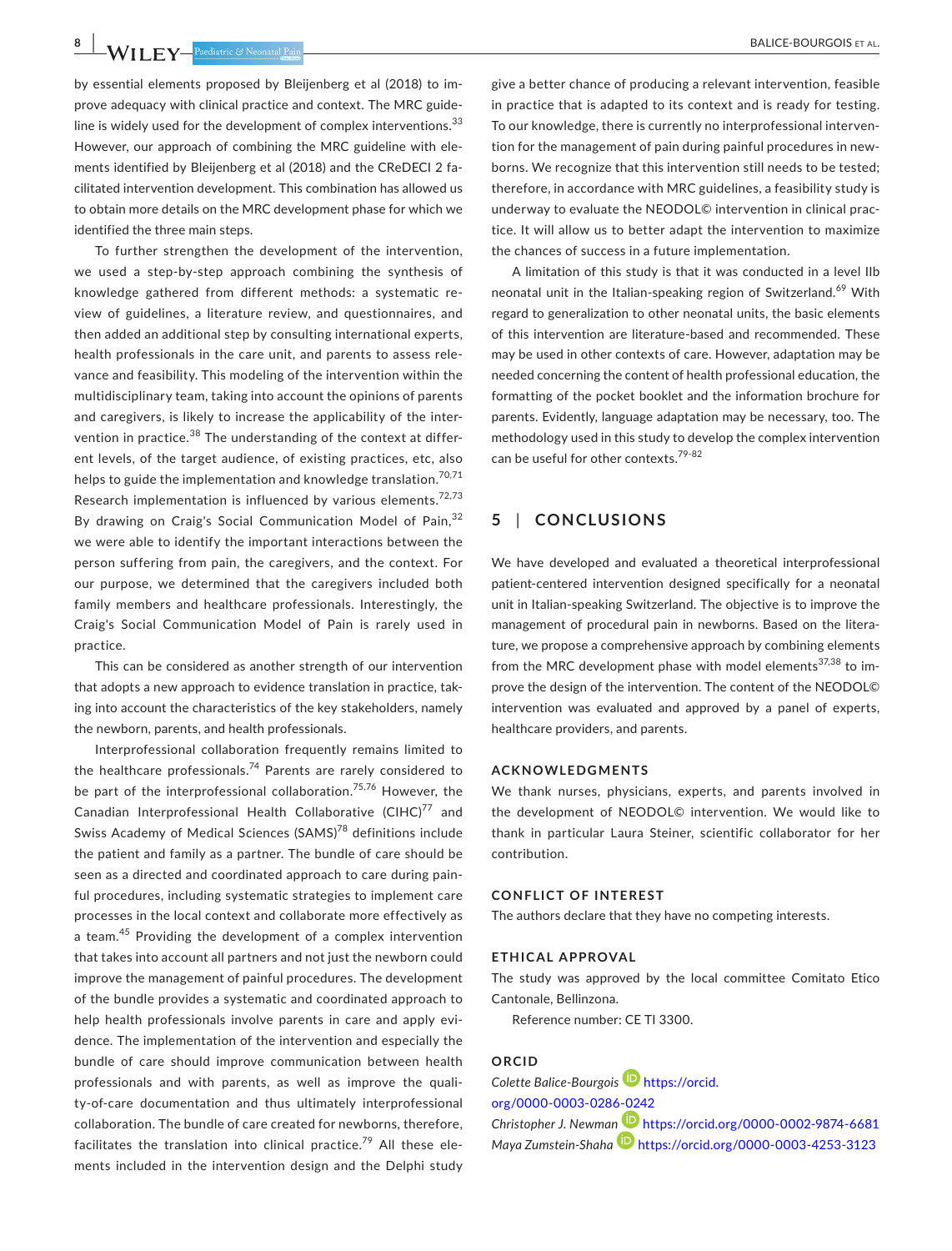#### **REFERENCES**

- 1. Aita M, Johnston CC, Goulet C, Oberlander TF, Snider L. Intervention minimizing preterm infants' exposure to NICU light and noise. *Clin Nurs Res*. 2013;22(3):337-358.
- 2. Courtois E, Droutman S, Magny JF, et al. Epidemiology and neonatal pain management of heelsticks in intensive care units: EPIPPAIN 2, a prospective observational study. *Int J Nurs Stud*. 2016;59:79-88.
- 3. Courtois E, Cimerman P, Dubuche V, et al. The burden of venipuncture pain in neonatal intensive care units: EPIPPAIN 2, a prospective observational study. *Int J Nurs Stud*. 2016;57:48-59.
- 4. Cignacco E, Hamers JP, Stoffel L, et al. Routine procedures in NICUs: factors influencing pain assessment and ranking by pain intensity. *Swiss Med Wkly*. 2008;138(33-34):484-491.
- 5. Carbajal R, Rousset A, Danan C, et al. Epidemiology and treatment of painful procedures in neonates in intensive care units. *JAMA*. 2008;300(1):60-70.
- 6. Cruz MD, Fernandes AM, Oliveira CR. Epidemiology of painful procedures performed in neonates: a systematic review of observational studies. *Eur J Pain*. 2016;20(4):489-498.
- 7. Grunau RE. Neonatal pain in very preterm infants: long-term effects on brain, neurodevelopment and pain reactivity. *Rambam Maimonides Med J*. 2013;4(4):e0025.
- 8. Ranger M, Grunau RE. Early repetitive pain in preterm infants in relation to the developing brain. *Pain Manag*. 2014;4(1):57-67.
- 9. Brummelte S, Grunau RE, Chau V, et al. Procedural pain and brain development in premature newborns. *Ann Neurol*. 2012;71(3):385-396.
- 10. Valeri BO, Holsti L, Linhares MB. Neonatal pain and developmental outcomes in children born preterm: a systematic review. *Clin J Pain*. 2015;31(4):355-362.
- 11. Coughlin ME, Gibbins S, Hoath S. Core measures for developmentally supportive care in neonatal intensive care units: theory, precedence and practice. *J Adv Nurs*. 2009;65(10):2239-2248.
- 12. Als H, Duffy FH, McAnulty G, et al. NIDCAP improves brain function and structure in preterm infants with severe intrauterine growth restriction. *J Perinatol*. 2012;32(10):797-803.
- 13. Milgrom J, Newnham C, Anderson PJ, et al. Early sensitivity training for parents of preterm infants: impact on the developing brain. *Pediatr Res*. 2010;67(3):330-335.
- 14. Vinall J, Miller SP, Synnes AR, Grunau RE. Parent behaviors moderate the relationship between neonatal pain and internalizing behaviors at 18 months corrected age in children born very prematurely. *Pain*. 2013;154(9):1831-1839.
- 15. Pillai Riddell RR, Racine NM, Gennis HG, et al. Non-pharmacological management of infant and young child procedural pain. *Cochrane Database Syst Rev*. 2015;12:CD006275.
- 16. Stevens BJ, Yamada J, Ohlsson A, Haliburton S, Shorkey A. Sucrose for analgesia in newborn infants undergoing painful procedures. *Cochrane Database Syst Rev*. 2016;7:CD001069.
- 17. Shah PS, Herbozo C, Aliwalas LL, Shah VS. Breastfeeding or breast milk for procedural pain in neonates. *Cochrane Database Syst Rev*. 2012;12:CD004950.
- 18. American Academy of Pediatrics, Committee on Fetus and Newborn and Section on Anesthesiology and Pain Medicine. Prevention and management of procedural pain in the neonate: an update. *Pediatrics*. 2016;137(2):e20154271.
- 19. Association of Paediatric Anaesthetics of Great Britain and Ireland. Good practice in postoperative and procedural pain management. *Paediatr Anaesth*. 2012;22(Suppl. 1):1-79.
- 20. Lago P, Garetti E, Bellieni CV, et al. Systematic review of nonpharmacological analgesic interventions for common needle-related procedure in newborn infants and development of evidence-based clinical guidelines. *Acta Paediatr*. 2017;106(6):864-870.
- 21. Carbajal R, Eriksson M, Courtois E, et al. Sedation and analgesia practices in neonatal intensive care units (EUROPAIN): results from a prospective cohort study. *Lancet Respir Med*. 2015;3(10):796-812.
- 22. Johnston CC, Barrington KJ, Taddio A, Carbajal R, Filion F. Pain in Canadian NICUs: have we improved over the past 12 years? *Clin J Pain*. 2011;27(3):225-232.
- 23. Harrison D, Reszel J, Wilding J, et al. Neuroprotective core measure 5: minimizing stress and pain—neonatal pain management practices during heel lance and venipuncture in ontario, canada. *Newborn Infant Nurs Rev*. 2015;15(3):116-123.
- 24. Losacco V, Cuttini M, Greisen G, et al. Heel blood sampling in European neonatal intensive care units: compliance with pain management guidelines. *Arch Dis Child Fetal and Neonatal Ed*. 2011;96(1):F65-F68.
- 25. Foster J, Spence K, Henderson-Smart D, Harrison D, Gray PH, Bidewell J. Procedural pain in neonates in Australian hospitals: a survey update of practices. *J Paediatr Child Health*. 2013;49(1):35-39.
- 26. Harrison D, Reszel J, Dagg B, et al. Pain management during newborn screening: using YouTube to disseminate effective pain management strategies. *J Perinat Neonatal Nurs*. 2017;31(2):172-177.
- 27. Kavanagh T, Watt-Watson J, Stevens BJ. An examination of the factors enabling the successful implementation of evidence-based acute pain practices into pediatric nursing. *Child Health Care*. 2007;36(3):303-321.
- 28. Harvey G, Kitson A. Translating evidence into healthcare policy and practice: single versus multi-faceted implementation strategies - is there a simple answer to a complex question? *Int J Health Policy Manag*. 2015;4(3):123-126.
- 29. Harrison D, Zhou Y, McArthur L. Effectiveness of parents and clinicians working together to improve pain management in newborns. *CMAJ*. 2018;190(Suppl.):S26-S27.
- 30. Stevens BJ, Yamada J, Estabrooks CA, et al. Pain in hospitalized children: effect of a multidimensional knowledge translation strategy on pain process and clinical outcomes. *Pain*. 2014;155(1):60-68.
- 31. Craig KD. The social communication model of pain. *Can Psychol*. 2009;50(1):22-32.
- 32. Craig KD. Social communication model of pain. *Pain*. 2015;156(7):1198-1199.
- 33. Corry M, Clarke M, While AE, Lalor J. Developing complex interventions for nursing: a critical review of key guidelines. *J Clin Nurs*. 2013;22(17-18):2366-2386.
- 34. Craig P, Dieppe P, Macintyre S, Mitchie S, Nazareth I, Petticrew M. Developing and evaluating complex interventions: the new medical research council guidance. *BMJ*. 2008;337(7676):979-983.
- 35. Craig P, Dieppe P, Macintyre S, Michie S, Nazareth I, Petticrew M. Developing and evaluating complex interventions: new guidance. *BMJ*. 2008;337:a1655.
- 36. Mohler R, Bartoszek G, Kopke S, Meyer G. Proposed criteria for reporting the development and evaluation of complex interventions in healthcare (CReDECI): guideline development. *Int J Nurs Stud*. 2012;49(1):40-46.
- 37. Mohler R, Kopke S, Meyer G. Criteria for reporting the development and evaluation of complex interventions in healthcare: revised guideline (CReDECI 2). *Trials*. 2015;16:204.
- 38. Bleijenberg N, de Man-van Ginkel JM, Trappenburg JCA, et al. Increasing value and reducing waste by optimizing the development of complex interventions: enriching the development phase of the Medical Research Council (MRC) framework. *Int J Nurs Stud*. 2018;79:86-93.
- 39. Hasson F, Keeney S, McKenna H. Research guidelines for the Delphi survey technique. *J Adv Nurs*. 2000;32(4):1008-1015.
- 40. Keeney S, Hasson F, McKenna H. Consulting the oracle: ten lessons from using the Delphi technique in nursing research. *J Adv Nurs*. 2006;53(2):205-212.
- 41. Balice-Bourgois C, Zumstein-Shaha M, Vanoni F, Jaques C, Newman CJ, Simonetti GD. A systematic review of clinical practice guidelines for acute procedural pain on neonates. *Clin J Pain*. Submitted.
- 42. Petticrew M, Rehfuess E, Noyes J, et al. Synthesizing evidence on complex interventions: how meta-analytical, qualitative,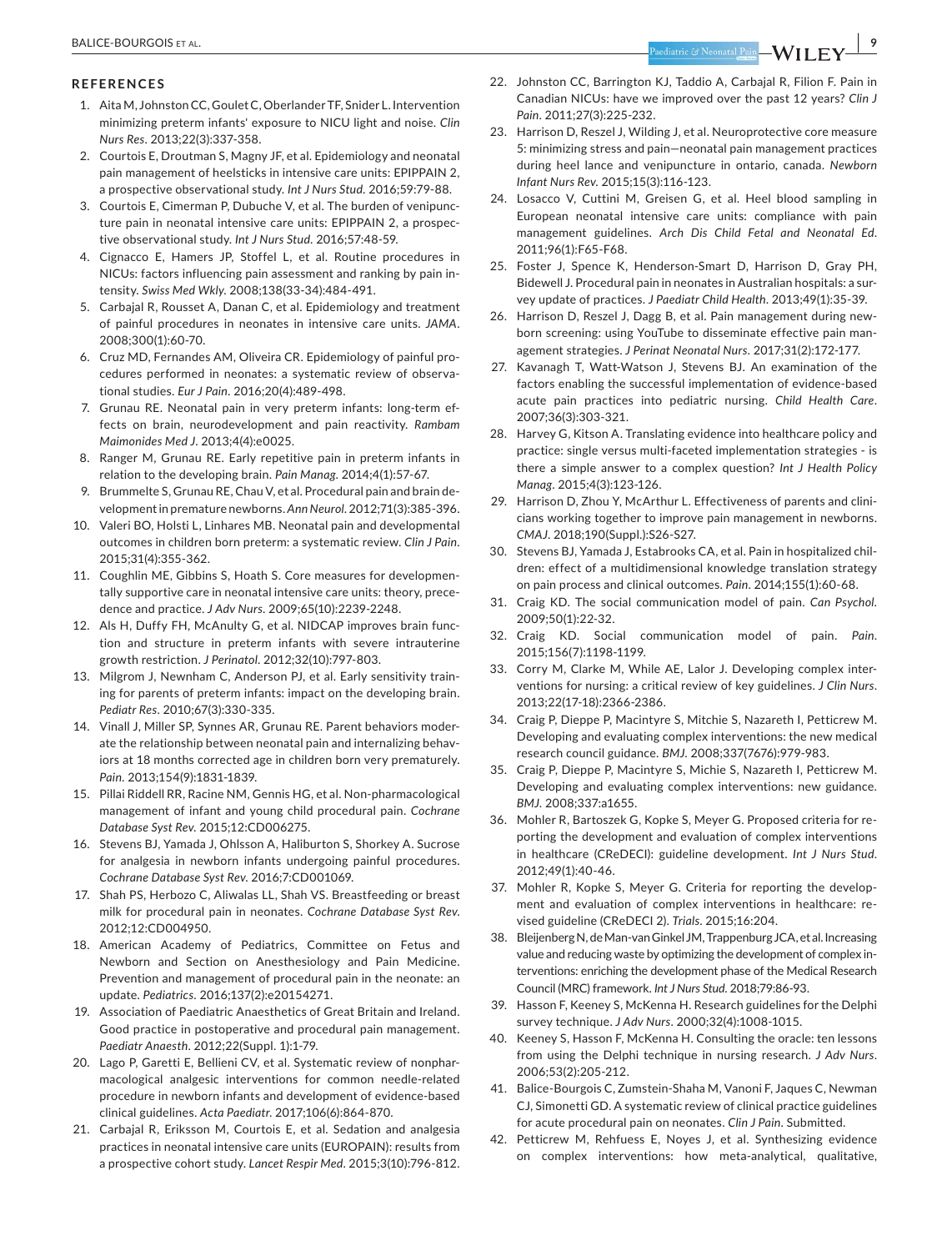**10 |**  BALICE-BOURGOIS et al.

and mixed-method approaches can contribute. *J Clin Epidemiol*. 2013;66(11):1230-1243.

- 43. Resar R, Griffin FA, Haraden C, Nolan TW. *Using Care Bundles to Improve Health Care Quality*. Cambridge, MA: Institute for Healthcare Improvement; 2012.
- 44. Chuang LJ, Wang SH, Ma MC, Lin CN, Chen CL, Huang MC. A modified developmental care bundle reduces pain and stress in preterm infants undergoing examinations for retinopathy of prematurity: a randomised controlled trial. *J Clin Nurs*. 2018;28(3-4): 545-559.
- 45. Saunders H. Translating knowledge into best practice care bundles: a pragmatic strategy for EBP implementation via moving postprocedural pain management nursing guidelines into clinical practice. *J Clin Nurs*. 2015;24(13-14):2035-2051.
- 46. Helder OK, van den Hoogen A, de Boer C, van Goudoever J, Verboon-Maciolek M, Kornelisse R. Effectiveness of non-pharmacological interventions for the prevention of bloodstream infections in infants admitted to a neonatal intensive care unit: a systematic review. *Int J Nurs Stud*. 2013;50(6):819-831.
- 47. Lan HY, Yang L, Hsieh KH, Yin T, Chang YC, Liaw JJ. Effects of a supportive care bundle on sleep variables of preterm infants during hospitalization. *Res Nurs Health*. 2018;41(3):281-291.
- 48. Damkliang J, Considine J, Kent B, Street M. Using an evidence-based care bundle to improve initial emergency nursing management of patients with severe traumatic brain injury. *J Clin Nurs*. 2015;24(23-24):3365-3373.
- 49. Balas MC, Vasilevskis EE, Olsen KM, et al. Effectiveness and safety of the awakening and breathing coordination, delirium monitoring/ management, and early exercise/mobility bundle. *Crit Care Med*. 2014;42(5):1024-1036.
- 50. Peng HF, Yin T, Yang L, et al. Non-nutritive sucking, oral breast milk, and facilitated tucking relieve preterm infant pain during heel-stick procedures: a prospective, randomized controlled trial. *Int J Nurs Stud*. 2018;77:162-170.
- 51. Liaw JJ, Yang L, Lee CM, Fan HC, Chang YC, Cheng LP. Effects of combined use of non-nutritive sucking, oral sucrose, and facilitated tucking on infant behavioural states across heel-stick procedures: a prospective, randomised controlled trial. *Int J Nurs Stud*. 2013;50(7):883-894.
- 52. Turk DC, Stanos SP, Palermo TM, et al. *Interdisciplinary Pain Management*. Glenview, IL: American Pain Society; 2010.
- 53. Gordon DB, Watt-Watson J, Hogans BB. Interprofessional pain education-with, from, and about competent, collaborative practice teams to transform pain care. *Pain Reports*. 2018;3(3):e663.
- 54. Pillai Riddell R, Racine N, Craig KD, Campbell L. Psychological theories and biopsychosocial models in paediatric pain. In: McGrath PJ, Stevens BJ, Walker SM, Zempsky WT, eds. *Oxford Textbook of Paediatric Pain*. Oxford, UK: Oxford University Press; 2014:85-94.
- 55. Akuma AO, Jordan S. Pain management in neonates: a survey of nurses and doctors. *J Adv Nurs*. 2011;68(6):1288-1301.
- 56. Orchard C, Pederson LL, Read E, Mahler C, Laschinger H. Assessment of Interprofessional Team Collaboration Scale (AITCS): further testing and instrument revision. *J Contin Educ Health Prof*. 2018;38(1):11-18.
- 57. Orchard CA, King GA, Khalili H, Bezzina MB. Assessment of Interprofessional Team Collaboration Scale (AITCS): development and testing of the instrument. *J Contin Educ Health Prof*. 2012;32(1):58-67.
- 58. Caruso R, Magon A, Dellafiore F, et al. Italian version of the Assessment of Interprofessional Team Collaboration Scale II (I-AITCS II): a multiphase study of validity and reliability amongst healthcare providers. *Med Lav*. 2018;109(4):316-324.
- 59. Polit DF, Beck CT, Owen SV. Is the CVI an acceptable indicator of content validity? Appraisal and recommendations. *Res Nursing Health*. 2007;30(4):459-467.
- 60. Franck LS, Oulton K, Bruce E. Parental involvement in neonatal pain management: an empirical and conceptual update. *J Nurs Scholarsh*. 2012;44(1):45-54.
- 61. Griffin T. Family-centered care in the NICU. *J Perinat Neonatal Nurs*. 2006;20(1):98-102.
- 62. Gooding JS, Cooper LG, Blaine AI, Franck LS, Howse JL, Berns SD. Family support and family-centered care in the neonatal intensive care unit: origins, advances, impact. *Semin Perinatol*. 2011;35(1):20-28.
- 63. Sermeus W. Modelling process and outcomes in complex interventions. In: Richards DA, Hallberg IR, eds. *Complex Interventions in Health: An Overview of Research Methods*. London, UK: Routledge; 2015.
- 64. International Association for the Study of Pain. IASP Interprofessional Pain Curriculum Outline. 2012. [https://www.](http://www.iasp-pain.org/Education/CurriculumDetail.aspx?ItemNumber=2057) [iasp-pain.org/Education/CurriculumDetail.aspx?ItemNumber](http://www.iasp-pain.org/Education/CurriculumDetail.aspx?ItemNumber=2057) [=2057](http://www.iasp-pain.org/Education/CurriculumDetail.aspx?ItemNumber=2057). Accessed September 5, 2017.
- 65. Franck LS. *Comforting Your Baby in Intensive Care (Multimedia Edition)*. San Francisco; 2013. [https://familynursing.ucsf.edu/sites/](https://familynursing.ucsf.edu/sites/familynursing.ucsf.edu/files/wysiwyg/Comfy PDF ENGLISH Dec 17.pdf) [familynursing.ucsf.edu/files/wysiwyg/Comfy%20PDF%20ENG](https://familynursing.ucsf.edu/sites/familynursing.ucsf.edu/files/wysiwyg/Comfy PDF ENGLISH Dec 17.pdf) [LISH%20Dec%2017.pdf](https://familynursing.ucsf.edu/sites/familynursing.ucsf.edu/files/wysiwyg/Comfy PDF ENGLISH Dec 17.pdf)
- 66. Franck LS, Oulton K, Nderitu S, Lim M, Fang S, Kaiser A. Parent involvement in pain management for NICU infants: a randomized controlled trial. *Pediatrics*. 2011;128(3):510-518.
- 67. Harrison D, Larocque C, Reszel J, Harrold J, Aubertin C. Be sweet to babies during painful procedures: a pilot evaluation of a parent-targeted video. *Adv Neonatal Care*. 2017;17(5):372-380.
- 68. Coughlin ME. *Guidelines for Pain and Stress Prevention, Assessment, Management, and the Family. Trauma-Informed Care in the NICU: Evidenced-Based Practice Guidelines for Neonatal Clinicians*. New York, NY: Springer Publishing Company; 2016.
- 69. Swiss Society of Neonatology. Standards for Levels of Neonatal Care in Switzerland. 2019 [updated March 14, 2019]. [https://www.](https://www.neonet.ch) [neonet.ch](https://www.neonet.ch). Accessed September 2, 2019.
- 70. Squires JE, Graham ID, Hutchinson AM, et al. Understanding context in knowledge translation: a concept analysis study protocol. *J Adv Nurs*. 2015;71(5):1146-1155.
- 71. Stevens BJ, Riahi S, Cardoso R, et al. The influence of context on pain practices in the NICU: perceptions of health care professionals. *Qual Health Res*. 2011;21(6):757-770.
- 72. Brownson RC, Colditz GA, Proctor EK. *Dissemination and Implementation Research in Health: Translating Science to Practice*. Oxford, UK: Oxford University Press; 2012.
- 73. Damschroder LJ, Aron DC, Keith RE, Kirsh SR, Alexander JA, Lowery JC. Fostering implementation of health services research findings into practice: a consolidated framework for advancing implementation science. *Implement Sci*. 2009;4:50.
- 74. Molenaar J, Korstjens I, Hendrix M, de Vries R, Nieuwenhuijze M. Needs of parents and professionals to improve shared decision-making in interprofessional maternity care practice: a qualitative study. *Birth*. 2018;45(3):245-254.
- 75. Wallace H, Jones T. Managing procedural pain on the neonatal unit: do inconsistencies still exist in practice? *J Neonatal Nurs*. 2017;23(3):119-126.
- 76. Franck LS, O'Brien K. The evolution of family-centered care: From supporting parent-delivered interventions to a model of family integrated care. *Birth Defects Res*. 2019;111:1044–1059.
- 77. Canadian Interprofessional Health Collaborative. A National Interprofessional Competency Framework Vancouver. 2010. [www.](http://www.cihc.ca) [cihc.ca](http://www.cihc.ca). Accessed September 14, 2017.
- 78. Académie Suisse des Sciences Médicales. *Collaboration entre les professionnels de la santé*. Basel, Switzerland: Académie Suisse des Sciences Médicales; 2014.
- 79. Barr J, Kishman CP Jr, Jaeschke R. The methodological approach used to develop the 2013 Pain, Agitation, and Delirium Clinical